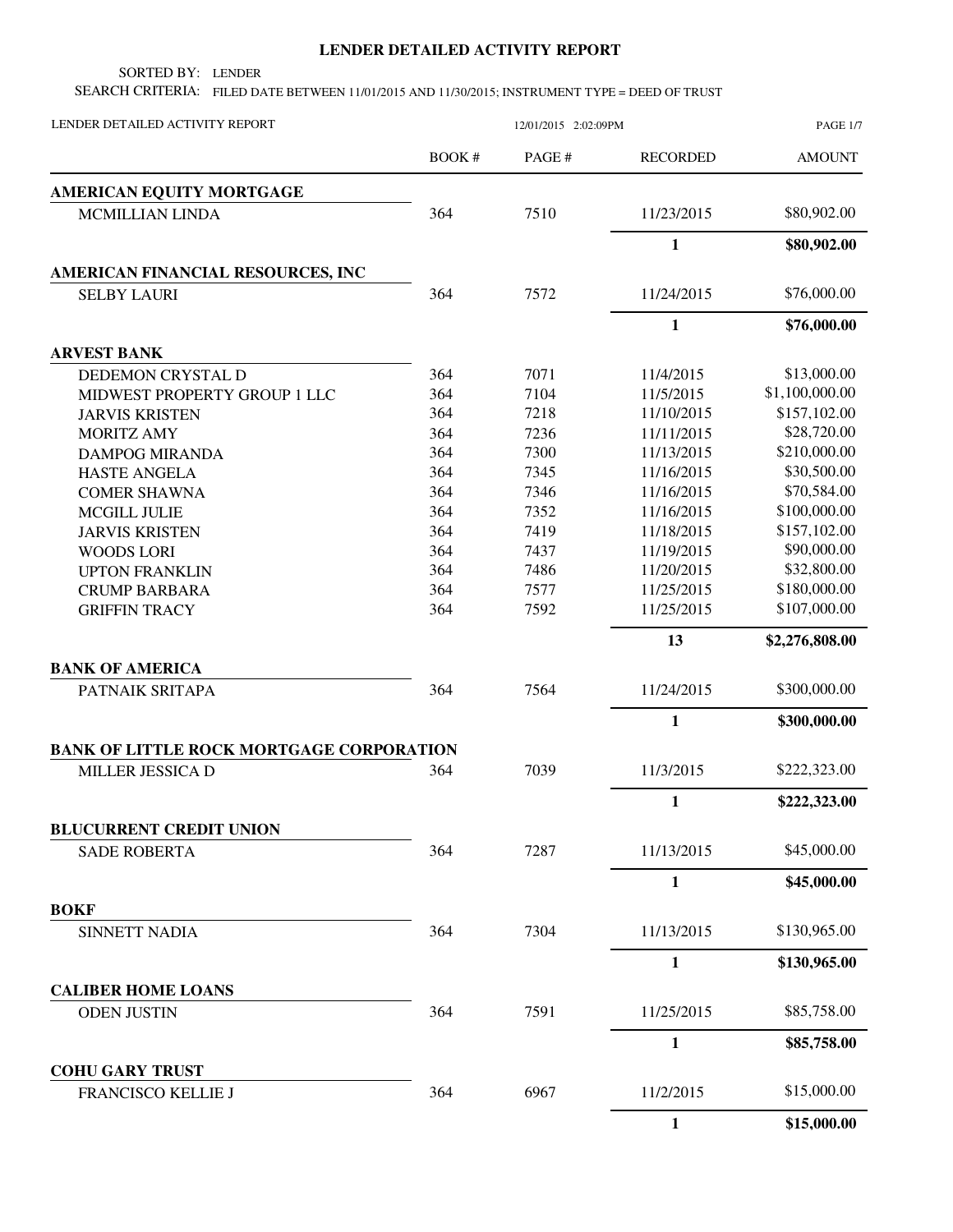|                                   | BOOK # | PAGE#        | <b>RECORDED</b>         | <b>AMOUNT</b>                |
|-----------------------------------|--------|--------------|-------------------------|------------------------------|
| <b>COMMUNITY BANK &amp; TRUST</b> |        |              |                         |                              |
| <b>RENGER CAROLINE</b>            | 364    | 7584         | 11/25/2015              | \$388,500.00                 |
|                                   |        |              | $\mathbf{1}$            | \$388,500.00                 |
| <b>COMMUNITY BANK AND TRUST</b>   |        |              |                         |                              |
| DALE FAMILY TRUST                 | 364    | 7107         | 11/5/2015               | \$60,000.00                  |
| <b>SAGE GINA</b>                  | 364    | 7225         | 11/10/2015              | \$56,000.00                  |
| STOCKTON WILLIAM                  | 364    | 7226         | 11/10/2015              | \$26,116.50                  |
| <b>KIRK SUE</b>                   | 364    | 7227         | 11/10/2015              | \$15,358.00                  |
| <b>FERGUSON LISA</b>              | 364    | 7228         | 11/10/2015              | \$29,216.05                  |
| <b>SAGE GINA</b>                  | 364    | 7332         | 11/16/2015              | \$196,000.00                 |
| <b>METHVIN JENNIFER</b>           | 364    | 7397         | 11/17/2015              | \$168,000.00                 |
| <b>METHVIN JENNIFER</b>           | 364    | 7398         | 11/17/2015              | \$18,900.00                  |
| BLACKSHIRT INVESTMENTS, LLC       | 364    | 7426         | 11/18/2015              | \$67,000.00                  |
| COFFEE INVESTMENTS, LLC           | 364    | 7558         | 11/24/2015              | \$355,000.00                 |
| <b>DAHNKE KRISTAL</b>             | 364    | 7624         | 11/30/2015              | \$40,949.00                  |
|                                   |        |              | 11                      | \$1,032,539.55               |
| <b>COUNTRY CLUB BANK</b>          |        |              |                         |                              |
| <b>U2 BUILDING BROTHERS, LLC</b>  | 364    | 7414         | 11/18/2015              | \$4,040,000.00               |
| <b>U2 BUILDING BROTHERS, LLC</b>  | 364    | 7532         | 11/23/2015              | \$4,040,000.00               |
|                                   |        |              | $\overline{2}$          | \$8,080,000.00               |
| DAS AQUISITION COMPANY LLC        |        |              |                         |                              |
| <b>COBLE BILLY J</b>              | 364    | 7084         | 11/4/2015               | \$92,544.00                  |
|                                   |        |              | $\mathbf{1}$            | \$92,544.00                  |
| <b>DEATON JAMES</b>               |        |              |                         |                              |
| <b>LINDNER DANIEL</b>             | 364    | 7336         | 11/16/2015              | \$35,000.00                  |
|                                   |        |              | 1                       | \$35,000.00                  |
| <b>DEATON LYNA</b>                |        |              |                         |                              |
| <b>LINDNER AUDRA</b>              | 364    | 7336         | 11/16/2015              | \$35,000.00                  |
|                                   |        |              | 1                       | \$35,000.00                  |
| <b>EQUITABLE MORTGAGE</b>         |        |              |                         |                              |
| YEAGER DEBRA                      | 364    | 7312         | 11/13/2015              | \$101,175.00                 |
| <b>SCHERLE CHERYL</b>             | 364    | 7575         | 11/24/2015              | \$63,500.00                  |
|                                   |        |              | $\overline{2}$          | \$164,675.00                 |
| <b>EVERBANK</b>                   |        |              |                         | \$235,000.00                 |
| WILLIAMS LAWRENCE                 | 364    | 7288         | 11/13/2015              |                              |
|                                   |        |              | 1                       | \$235,000.00                 |
| <b>FALCON FARMS LLC</b>           |        |              |                         |                              |
| MCCONNELL SARAH DUFFY TRUST       | 364    | 7200         | 11/9/2015               | \$150,000.00                 |
|                                   |        |              | 1                       | \$150,000.00                 |
| <b>FCS FINANCIAL</b>              |        |              |                         |                              |
| SENGLA FARM, LLC                  | 364    | 7355         | 11/16/2015              | \$800,000.00                 |
| <b>GORMAN RANDY TR</b>            | 364    | 7432         | 11/18/2015              | \$142,000.00                 |
| <b>GUINN SHEILA</b>               | 364    | 7498<br>7621 | 11/23/2015              | \$811,500.00<br>\$190,200.00 |
| NIMSICK ROBERT                    | 364    |              | 11/30/2015              |                              |
|                                   |        |              | $\overline{\mathbf{4}}$ | \$1,943,700.00               |

LENDER DETAILED ACTIVITY REPORT 12/01/2015 2:02:09PM

PAGE 2/7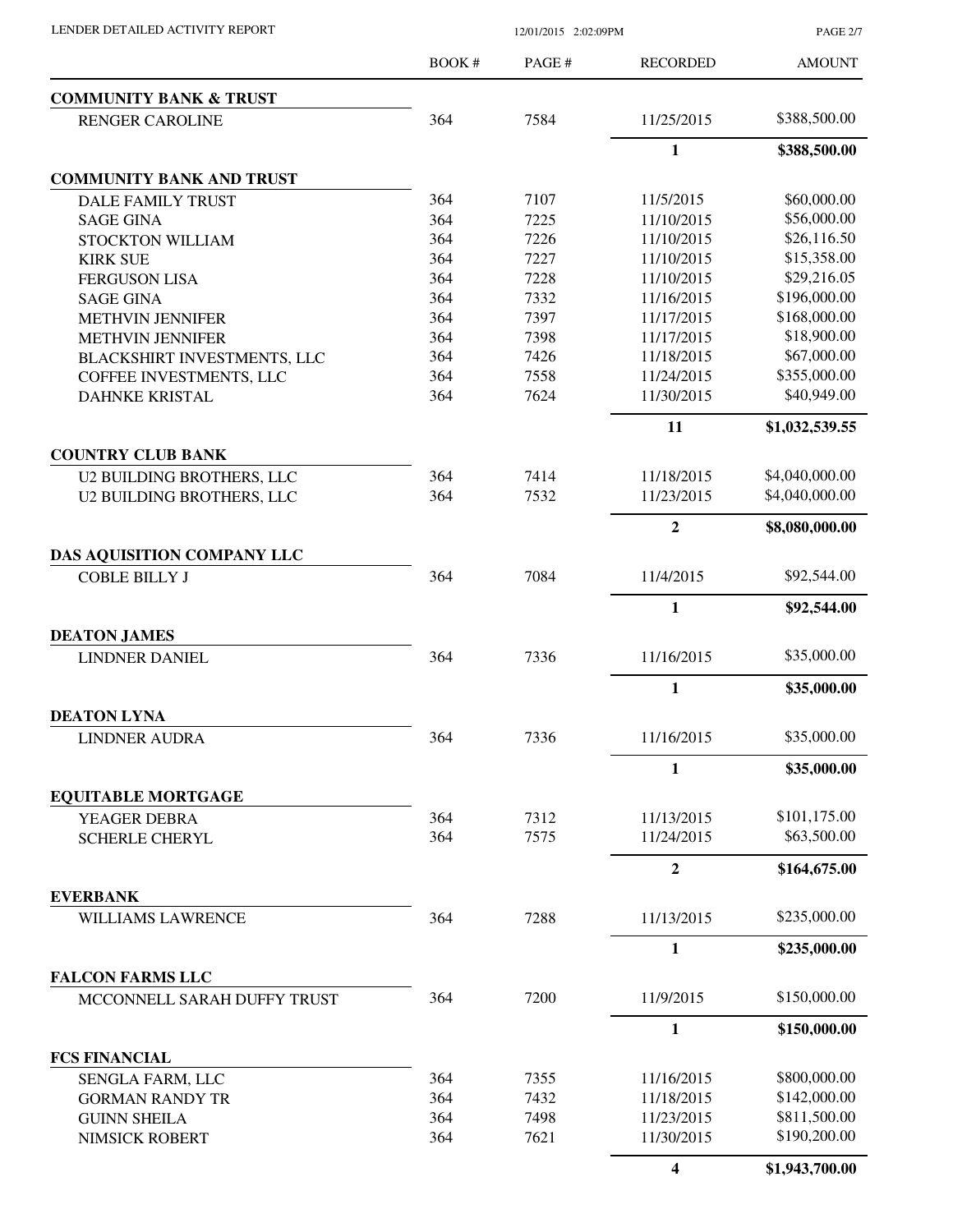PAGE 3/7

|                                                    | BOOK# | PAGE# | <b>RECORDED</b> | <b>AMOUNT</b>  |
|----------------------------------------------------|-------|-------|-----------------|----------------|
| <b>FIRST COMMUNITY BANK</b>                        |       |       |                 |                |
| SANCHEZ MISTY M                                    | 364   | 6968  | 11/2/2015       | \$24,000.00    |
| <b>BURRIS MCKENNA L</b>                            | 364   | 7046  | 11/3/2015       | \$104,400.00   |
| <b>DUENSING CAROLYN</b>                            | 364   | 7266  | 11/12/2015      | \$56,100.00    |
| <b>HAWKINS CHRISTOPHER</b>                         | 364   | 7508  | 11/23/2015      | \$460,105.00   |
| <b>HAWKINS DANA</b>                                | 364   | 7639  | 11/30/2015      | \$460,105.00   |
|                                                    |       |       | 5               | \$1,104,710.00 |
| FIRST COMMUNTY BANK                                |       |       |                 |                |
| GIBBENS CONSTRUCTION AND PROPERTIES L              | 364   | 7103  | 11/5/2015       | \$134,142.50   |
| <b>FIRST STATE BANK OF PURDY</b>                   |       |       | $\mathbf{1}$    | \$134,142.50   |
| <b>HASKINS WILLIAM</b>                             | 364   | 7316  | 11/13/2015      | \$36,750.00    |
|                                                    |       |       | 1               | \$36,750.00    |
| <b>FLAT BRANCH MORTGAGE</b>                        |       |       |                 |                |
| <b>CANADA SARAH</b>                                | 364   | 7518  | 11/23/2015      | \$126,074.00   |
| <b>ADAMS JENNIFER</b>                              | 364   | 7599  | 11/25/2015      | \$57,244.00    |
|                                                    |       |       | $\overline{2}$  | \$183,318.00   |
| <b>FORBES CYNTHIA</b>                              |       |       |                 |                |
| <b>LONG EVELYN</b>                                 | 364   | 7477  | 11/20/2015      | \$50,000.00    |
|                                                    |       |       | $\mathbf{1}$    | \$50,000.00    |
| <b>FORBES FRANCIS</b><br><b>LONG FRANK</b>         | 364   | 7477  | 11/20/2015      | \$50,000.00    |
|                                                    |       |       |                 |                |
|                                                    |       |       | $\mathbf{1}$    | \$50,000.00    |
| <b>FREEDOM MORTGAGE</b><br><b>STORY SANDRA</b>     | 364   | 7400  | 11/17/2015      | \$57,000.00    |
|                                                    |       |       | $\mathbf{1}$    | \$57,000.00    |
| <b>GATEWAY MORTGAGE GROUP</b>                      |       |       |                 |                |
| <b>ELLISON JENNIFER</b>                            | 364   | 7314  | 11/13/2015      | \$100,000.00   |
| <b>KASSNER LISA</b>                                | 364   | 7525  | 11/23/2015      | \$121,600.00   |
|                                                    |       |       | $\overline{2}$  | \$221,600.00   |
| <b>GIBSON GREGORY</b>                              |       |       |                 |                |
| <b>ALVAREZ MILDRED</b>                             | 364   | 7633  | 11/30/2015      | \$34,500.00    |
|                                                    |       |       | $\mathbf{1}$    | \$34,500.00    |
| <b>GIBSON PAMELA</b>                               |       |       |                 |                |
| <b>CHANCHAVAC MARVIN</b>                           | 364   | 7633  | 11/30/2015      | \$34,500.00    |
|                                                    |       |       | $\mathbf{1}$    | \$34,500.00    |
| <b>GREAT SOUTHERN BANK</b><br><b>GIBSON PAMELA</b> | 364   | 7271  | 11/12/2015      | \$100,000.00   |
|                                                    |       |       |                 |                |
| <b>HARRIS MICHAEL W</b>                            |       |       | $\mathbf{1}$    | \$100,000.00   |
| <b>BURTON CHERYL</b>                               | 364   | 7088  | 11/5/2015       | \$8,400.00     |
|                                                    |       |       | $\mathbf{1}$    | \$8,400.00     |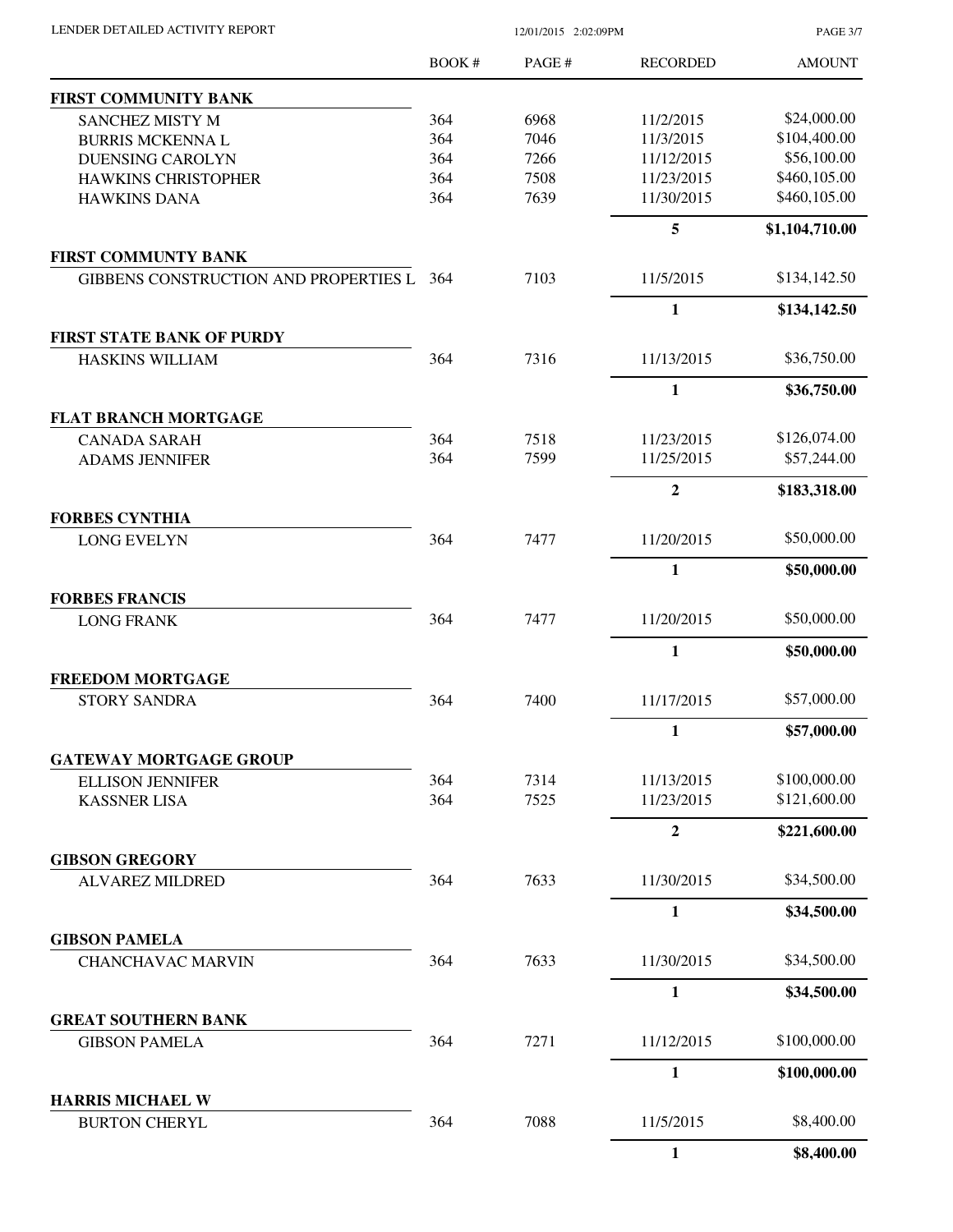| LENDER DETAILED ACTIVITY REPORT |  |
|---------------------------------|--|

12/01/2015 2:02:09PM

PAGE 4/7

|                                                  | BOOK# | PAGE # | <b>RECORDED</b> | <b>AMOUNT</b> |
|--------------------------------------------------|-------|--------|-----------------|---------------|
| <b>HOMETOWN BANK</b>                             |       |        |                 |               |
| <b>BROWN MECHELE</b>                             | 364   | 7216   | 11/10/2015      | \$75,000.00   |
| ABRUZZO DEBORAH                                  | 364   | 7223   | 11/10/2015      | \$0.00        |
| <b>CUMMINS SHIRLEY</b>                           | 364   | 7589   | 11/25/2015      | \$68,000.00   |
|                                                  |       |        | $\mathbf{3}$    | \$143,000.00  |
| <b>HOMETOWN BANK N A</b><br><b>HOUSE TAMMY D</b> | 364   | 7159   | 11/9/2015       | \$20,000.00   |
|                                                  |       |        | $\mathbf{1}$    | \$20,000.00   |
| <b>HOOD RODNEY</b>                               |       |        |                 |               |
| <b>RYAN ANGELLE</b>                              | 364   | 7503   | 11/23/2015      | \$50,000.00   |
|                                                  |       |        | $\mathbf{1}$    | \$50,000.00   |
| <b>JOPLIN METRO CREDIT UNION</b>                 |       |        |                 |               |
| <b>ENDICOTT RHONDA</b>                           | 364   | 7602   | 11/30/2015      | \$80,000.00   |
|                                                  |       |        | $\mathbf{1}$    | \$80,000.00   |
| <b>KOPP TRACY</b>                                | 364   | 7552   | 11/24/2015      | \$34,000.00   |
| <b>SHIPMAN STEPHANIE</b>                         |       |        |                 |               |
| <b>MAILES CAROL J TRUST</b>                      |       |        | $\mathbf{1}$    | \$34,000.00   |
| <b>ESTRADA ROSE ELVIRA</b>                       | 364   | 6964   | 11/2/2015       | \$90,000.00   |
|                                                  |       |        | $\mathbf{1}$    | \$90,000.00   |
| <b>MAILES KIMBER D TRUST</b>                     |       |        |                 |               |
| ESTRADA JUSTO ISMAEL                             | 364   | 6964   | 11/2/2015       | \$90,000.00   |
|                                                  |       |        | $\mathbf{1}$    | \$90,000.00   |
| METROPOLITAN NATIONAL BANK                       |       |        |                 |               |
| <b>HATFIELD RONDA</b>                            | 364   | 7515   | 11/23/2015      | \$60,400.00   |
|                                                  |       |        | $\mathbf{1}$    | \$60,400.00   |
| MICHIGAN MUTUAL INC<br>YARSULIK RONALD A         | 364   | 7057   | 11/3/2015       | \$143,355.00  |
|                                                  |       |        | 1               | \$143,355.00  |
|                                                  |       |        |                 |               |
| <b>MID-MISSOURI BANK</b><br>NEWBERRY CHRISTINA   | 364   | 7276   | 11/12/2015      | \$100,000.00  |
| <b>HOLLIDAY ANDREW</b>                           | 364   | 7630   | 11/30/2015      | \$83,800.00   |
|                                                  |       |        | $\overline{2}$  | \$183,800.00  |
| MIMUTUAL MORTGAGE D/B/A                          |       |        |                 |               |
| YARSULIK RONALD A                                | 364   | 7057   | 11/3/2015       | \$143,355.00  |
|                                                  |       |        | $\mathbf{1}$    | \$143,355.00  |
| MORTGAGE RESEARCH CENTER LLC                     |       |        |                 |               |
| <b>BERRYMAN CURTIS R</b>                         | 364   | 7130   | 11/6/2015       | \$230,000.00  |
|                                                  |       |        | 1               | \$230,000.00  |
| NATIONSTAR MORTGAGE<br><b>BUENING JANET</b>      | 364   | 7580   | 11/25/2015      | \$51,505.00   |
|                                                  |       |        | $\mathbf{1}$    | \$51,505.00   |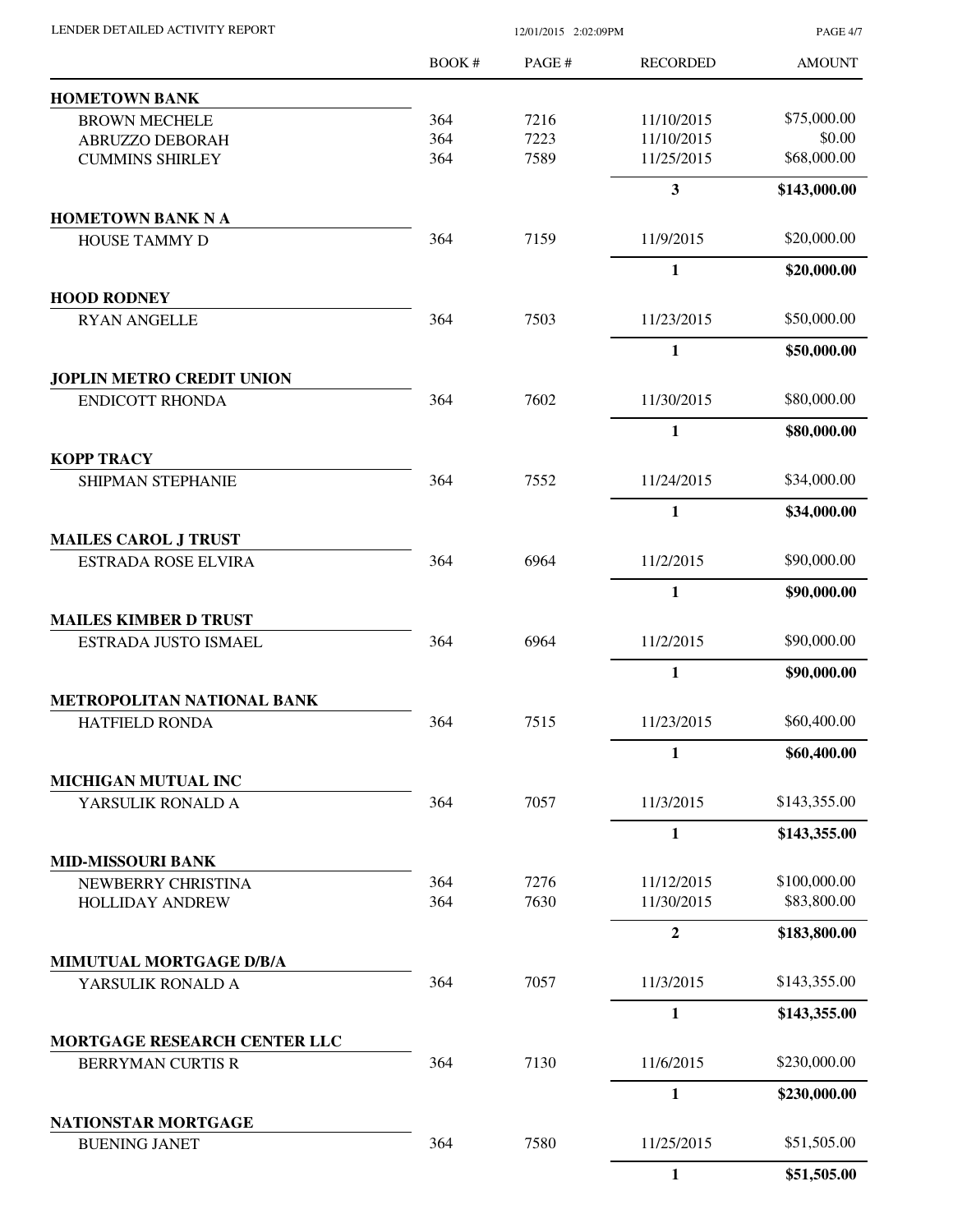PAGE 5/7

|                                                        | BOOK#      | PAGE#        | <b>RECORDED</b>        | <b>AMOUNT</b>               |
|--------------------------------------------------------|------------|--------------|------------------------|-----------------------------|
| <b>O'DELL DAVID</b>                                    |            |              |                        |                             |
| <b>HYDE STAN</b>                                       | 364        | 7451         | 11/19/2015             | \$30,000.00                 |
|                                                        |            |              | 1                      | \$30,000.00                 |
| <b>O'DELL DENA</b>                                     |            |              |                        |                             |
| <b>HYDE MARY</b>                                       | 364        | 7451         | 11/19/2015             | \$30,000.00                 |
|                                                        |            |              | 1                      | \$30,000.00                 |
| PEOPLES BANK                                           |            |              |                        |                             |
| <b>DOUGLAS MIRANDA</b>                                 | 364        | 7308         | 11/13/2015             | \$137,000.00                |
| WHITEHEAD SHEILA                                       | 364        | 7616         | 11/30/2015             | \$24,650.00                 |
|                                                        |            |              | $\overline{2}$         | \$161,650.00                |
| PEOPLES BANK OF SENECA                                 |            |              |                        |                             |
| <b>MOSER ENDEAVORS LLC</b><br>PENDERGRAFT LAURA SIMONE | 364<br>364 | 7063<br>7119 | 11/4/2015<br>11/5/2015 | \$42,000.00<br>\$191,000.00 |
| <b>SMITH JULIE R</b>                                   | 364        | 7170         | 11/9/2015              | \$82,400.00                 |
| <b>SMITH JULIE R</b>                                   | 364        | 7171         | 11/9/2015              | \$9,270.00                  |
|                                                        |            |              | 4                      | \$324,670.00                |
| <b>PINNACLE BANK</b>                                   |            |              |                        |                             |
| <b>HIGDON JEREMY</b>                                   | 364        | 7434         | 11/18/2015             | \$253,175.00                |
| <b>BRAKE AMY</b>                                       | 364        | 7541         | 11/23/2015             | \$351,000.00                |
|                                                        |            |              | $\mathbf{2}$           | \$604,175.00                |
| PLATTE VALLEY BANK OF MISSOURI                         |            |              |                        |                             |
| <b>DOWNING LORIE</b>                                   | 364        | 7392         | 11/17/2015             | \$121,600.00                |
|                                                        |            |              | $\mathbf{1}$           | \$121,600.00                |
| PREMIER HOME MORTGAGE                                  |            |              |                        |                             |
| <b>CANNON JARED</b>                                    | 364        | 7310         | 11/13/2015             | \$78,452.00                 |
| <b>KING KOLEASHA</b>                                   | 364        | 7405         | 11/18/2015             | \$120,822.00                |
| <b>SMITH KASI</b>                                      | 364        | 7501         | 11/23/2015             | \$89,151.00                 |
|                                                        |            |              | 3                      | \$288,425.00                |
| <b>QUICKEN LOANS</b><br>FRANCISCO MALLORY              | 364        | 7298         | 11/13/2015             | \$83,028.00                 |
| <b>TAYLOR LINDA</b>                                    | 364        | 7365         | 11/16/2015             | \$170,961.00                |
| <b>BYRNE CHRISTINA</b>                                 | 364        | 7418         | 11/18/2015             | \$192,144.00                |
| <b>DAVISON JAMES</b>                                   | 364        | 7512         | 11/23/2015             | \$292,000.00                |
| <b>HIGHT TAMMY</b>                                     | 364        | 7562         | 11/24/2015             | \$82,366.00                 |
| <b>HIGHT TAMMY</b>                                     | 364        | 7569         | 11/24/2015             | \$82,366.00                 |
| <b>SUTTON BRIDGET</b>                                  | 364        | 7583         | 11/25/2015             | \$224,400.00                |
| PATTERSON LARRY                                        | 364        | 7585         | 11/25/2015             | \$98,475.00                 |
| <b>BURR KAREN</b>                                      | 364        | 7601         | 11/30/2015             | \$91,200.00                 |
|                                                        |            |              | 9                      | \$1,316,940.00              |
| <b>QUICKEN LOANS INC</b>                               |            |              |                        |                             |
| <b>WOODRUFF JEFF</b>                                   | 364        | 7077         | 11/4/2015              | \$137,750.00                |
| <b>GILBERT RONALD L A/K/A</b>                          | 364        | 7145         | 11/6/2015              | \$79,000.00                 |
| HARPER DOUGLAS W                                       | 364        | 7146         | 11/6/2015              | \$228,350.00                |
|                                                        |            |              | 3                      | \$445,100.00                |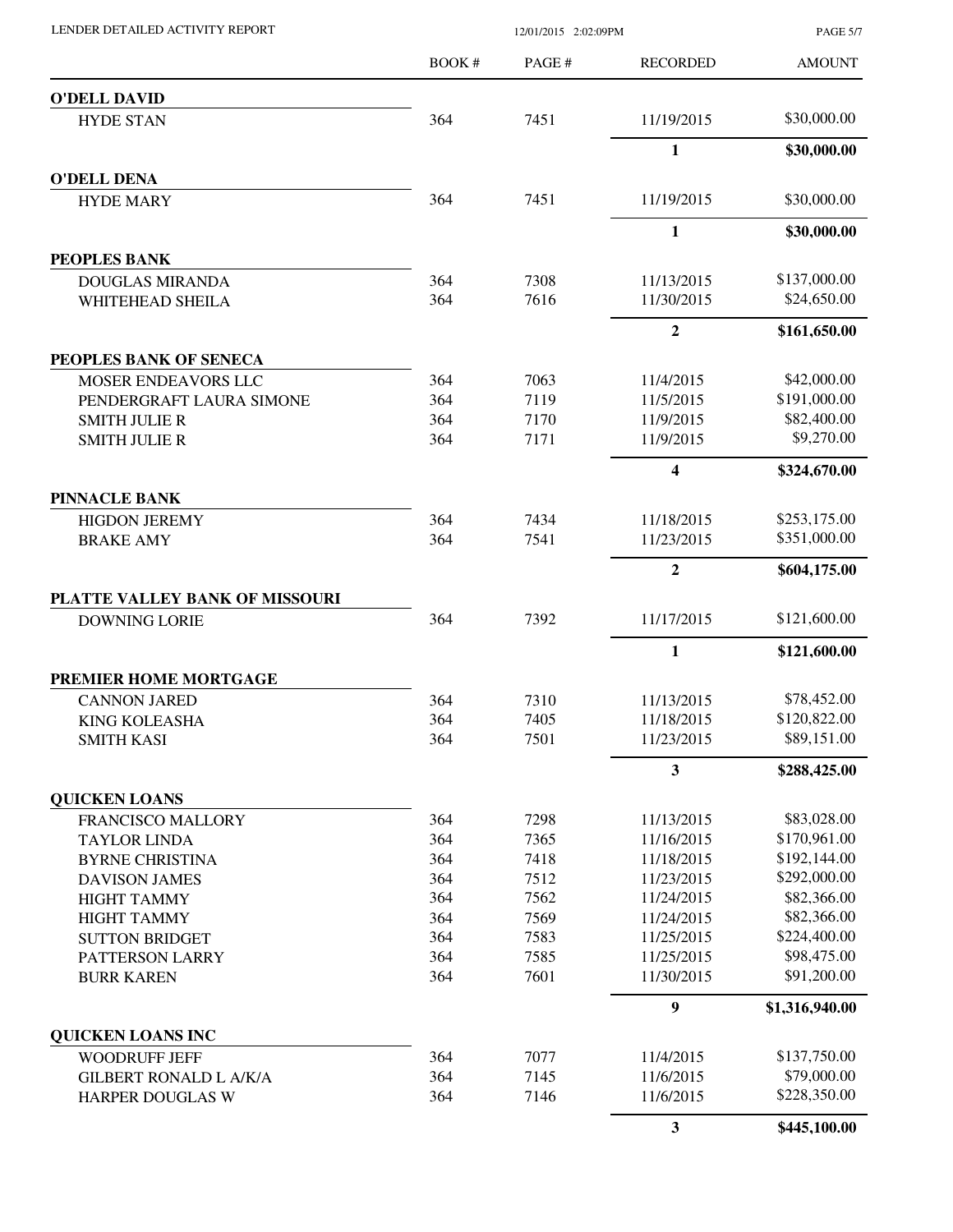LENDER DETAILED ACTIVITY REPORT 12/01/2015 2:02:09PM

PAGE 6/7

|                                           | <b>BOOK#</b> | PAGE# | <b>RECORDED</b> | <b>AMOUNT</b>  |
|-------------------------------------------|--------------|-------|-----------------|----------------|
| <b>RURAL DEVELOPMENT</b>                  |              |       |                 |                |
| <b>KROLL ELAINE</b>                       | 364          | 7386  | 11/17/2015      | \$82,250.00    |
|                                           |              |       | 1               | \$82,250.00    |
| <b>SIMS BILL</b>                          |              |       |                 |                |
| <b>ROBERTS GAROLD D</b>                   | 364          | 7043  | 11/3/2015       | \$25,000.00    |
|                                           |              |       | $\mathbf{1}$    | \$25,000.00    |
| <b>SIMS MARY ELLEN</b>                    |              |       |                 |                |
| WEBB BRYAN W                              | 364          | 7043  | 11/3/2015       | \$25,000.00    |
|                                           |              |       | 1               | \$25,000.00    |
| SOUTHWEST MISSOURI BANK                   |              |       |                 |                |
| <b>KEELING TAWNI</b>                      | 364          | 6971  | 11/2/2015       | \$76,000.00    |
| <b>KLOECKENER NANCY D</b>                 | 364          | 7073  | 11/4/2015       | \$30,000.00    |
| FOSTER ROBERT L TRUST                     | 364          | 7113  | 11/5/2015       | \$3,000,000.00 |
| <b>HURN COLTEN</b>                        | 364          | 7211  | 11/10/2015      | \$120,000.00   |
| <b>CHAMPI NORINE</b>                      | 364          | 7248  | 11/12/2015      | \$270,000.00   |
| <b>BRADSHAW JASON</b>                     | 364          | 7250  | 11/12/2015      | \$20,000.00    |
| <b>CHAMPI NORINE</b>                      | 364          | 7252  | 11/12/2015      | \$26,500.00    |
| <b>WARD LORI</b>                          | 364          | 7254  | 11/12/2015      | \$44,000.00    |
| <b>WARD LORI</b>                          | 364          | 7257  | 11/12/2015      | \$388,620.00   |
| <b>MARTIN JAMES</b>                       | 364          | 7277  | 11/12/2015      | \$118,400.00   |
| <b>BRAGG APRIL</b>                        | 364          | 7333  | 11/16/2015      | \$31,000.00    |
| <b>WICKLUND MATTHEW</b>                   | 364          | 7373  | 11/16/2015      | \$88,946.00    |
| <b>DARCH STORMY</b>                       | 364          | 7388  | 11/17/2015      | \$42,000.00    |
| <b>BRUCE JEFFREY</b>                      | 364          | 7421  | 11/18/2015      | \$256,000.00   |
| <b>HARDY LISHA</b>                        | 364          | 7445  | 11/19/2015      | \$33,500.00    |
| <b>FRANKS SALLY</b>                       | 364          | 7460  | 11/20/2015      | \$35,000.00    |
|                                           | 364          | 7462  | 11/20/2015      | \$34,500.00    |
| <b>GODFREY SANDRA</b>                     | 364          | 7513  | 11/23/2015      | \$0.00         |
| WICKLUND MATTHEW                          |              |       |                 |                |
| WILLIAMS SHERI                            | 364          | 7555  | 11/24/2015      | \$15,000.00    |
| <b>STARK CAROL</b>                        | 364          | 7622  | 11/30/2015      | \$16,000.00    |
|                                           |              |       | 20              | \$4,645,466.00 |
| <b>SPEAKE STEVEN</b><br>SHIPMAN STEPHANIE | 364          | 7552  | 11/24/2015      | \$34,000.00    |
|                                           |              |       | 1               | \$34,000.00    |
| <b>SPEAKE TIFFANY</b>                     |              |       |                 |                |
| SHIPMAN STEPHANIE                         | 364          | 7552  | 11/24/2015      | \$34,000.00    |
|                                           |              |       | $\mathbf{1}$    | \$34,000.00    |
| <b>SPICER GARY</b>                        |              |       |                 |                |
| <b>CROCKER DAVE</b>                       | 364          | 7465  | 11/20/2015      | \$96,000.00    |
|                                           |              |       | $\mathbf{1}$    | \$96,000.00    |
| <b>SPICER GARY TR</b>                     |              |       |                 |                |
| <b>MAJOR DEBRA</b>                        | 364          | 7467  | 11/20/2015      | \$68,000.00    |
|                                           |              |       | 1               | \$68,000.00    |
| <b>SPICER VICCI</b>                       | 364          | 7465  | 11/20/2015      | \$96,000.00    |
| <b>CROCKER DODDIE</b>                     |              |       |                 |                |
|                                           |              |       | $\mathbf{1}$    | \$96,000.00    |